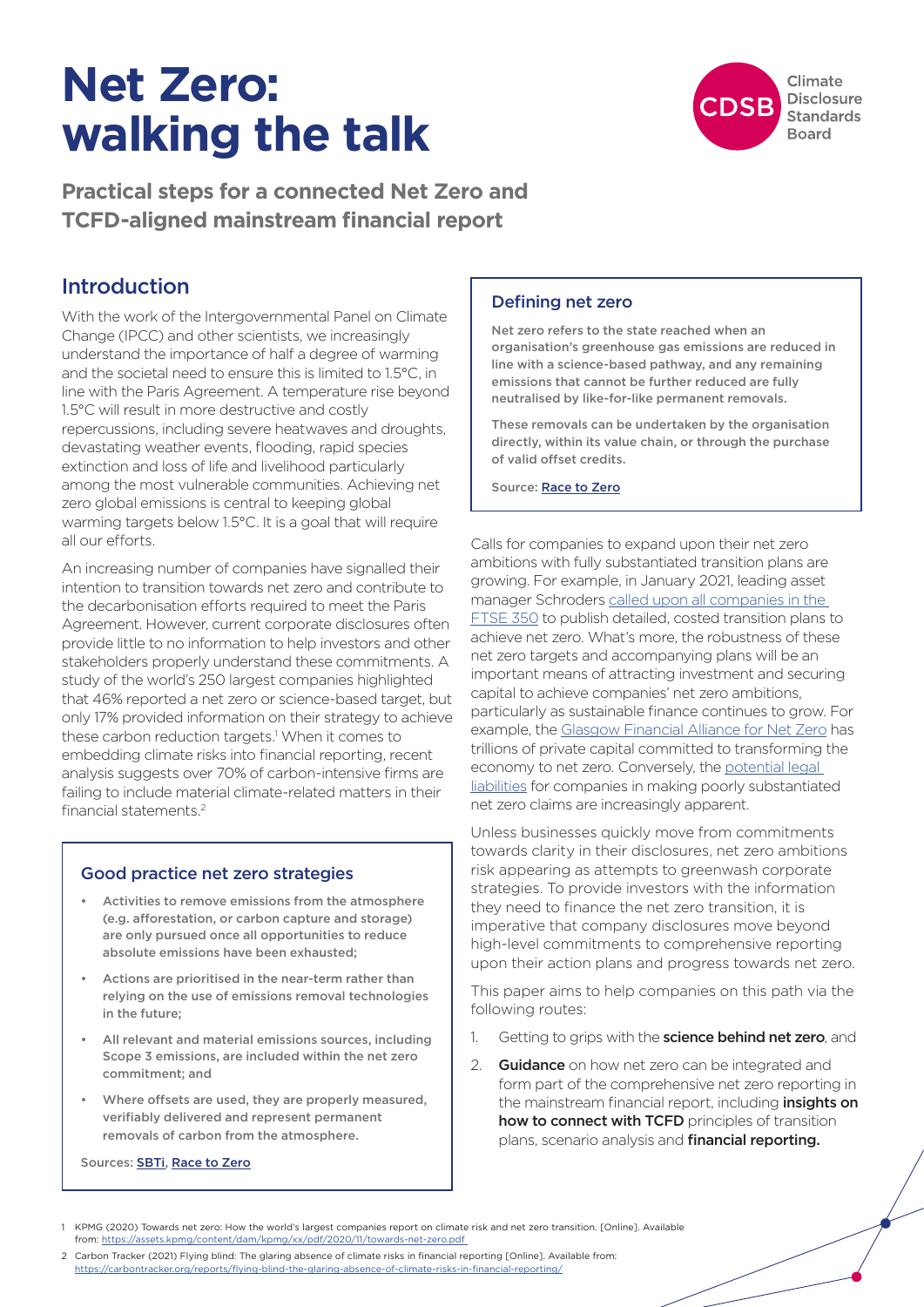# The science behind net zero: making sense of it

## **Why net zero?**

It is a common misunderstanding of climate science that reducing annual emissions will result in lower atmospheric concentrations of greenhouse gases (GHGs). Even if the world's emissions astonishingly dropped by 50% next year, the overall volume of carbon dioxide and other GHGs would still rise, further driving disruption of the climate system. This is because the time carbon dioxide, the most critical GHG to global warming, will naturally remain in the Earth's atmosphere is on the scale of hundreds of years, well beyond the short timescales climate action demands today.

It is for this reason that reducing overall emissions to the atmosphere to zero or negative levels (i.e. more GHGs are being drawn down from the atmosphere than added) is the only feasible means of achieving the ambitions of the Paris Agreement and limiting warming to 1.5°C. Decarbonising the world's economy to net zero will require radical changes in nearly all countries and sectors, and the IPCC has determined that this needs to be achieved by 2050 to keep warming to 1.5°C with no or limited temperature overshoot.<sup>3</sup> However, given the limits of this timeline and the present difficulties of decarbonising some essential activities, such as in transportation or industrial production, there is likely either a need for means of carbon capture, withdrawal or both to balance the residual emissions. This is what is meant by net zero emissions.

It is positive then to see companies joining states around the world in setting net zero targets, particularly given the centrality of the private sector to driving decarbonisation. Certain companies have taken further steps to substantiate their targets by developing detailed emissions reduction pathways and strategies in line with rigorous sectoral decarbonisation approaches. There remains many corporate net zero ambitions though that are not credible or verifiable, such as growing concern of the proportion of corporate emissions projected to be removed or offset instead of mitigated. Given the short timeframes for necessary action, only a limited pool of carbon emissions will be removed or offset through to 2050. This means that greater reliance on removal or offsetting actions, over mitigation, presents significant risks to achieving the decarbonisation required to meet the Paris Agreement.

These concerns are also emphasised by a group of researchers from the University of Oxford who have identified seven key attributes to credible net zero ambitions,<sup>4</sup> the first three of which are particularly relevant to companies:

- 1. Front-load emissions reductions, reducing as much as possible as fast as possible;
- 2. Develop a comprehensive approach to emissions reductions that encompasses the full breadth of a company's emissions; and
- 3. Adopt a cautious approach to carbon removal, favouring very low levels of residual emissions and low levels of long-term carbon removals.

## Scopes of GHG emissions

There are six key GHGs – carbon dioxide (CO<sub>2</sub>), methane (CH<sub>4</sub>), nitrous oxide (N<sub>2</sub>O), hydrofluorocarbons (HFCs), perfluorocarbons (PFCs) and sulphur hexafluoride ( $SF<sub>6</sub>$ ) – of which carbon dioxide is the most significant driver of global warming. To improve the quality and transparency of corporate GHG reporting, The Greenhouse Gas Protocol introduced three "scopes" to organise GHG emissions reporting and are now commonly employed by companies globally.

- **• Scope 1 Direct GHG emissions:** Scope 1 GHG emissions occur from sources owned or controlled by a company, such as from combustion in vehicles, boilers, or furnaces.
- **• Scope 2 Indirect electricity GHG emissions:** Scope 2 GHG emissions account for those from generation of electricity consumed by a company.
- **• Scope 3 Other indirect GHG emissions:** Scope 3 GHG emissions denote all other indirect GHG emissions. Scope 3 GHG emissions are resultant of a company's activities but occur from sources not owned or controlled by the company. This includes outsourced activities, product use and production of purchased materials.

Source: [The Greenhouse Gas Protocol](https://ghgprotocol.org/sites/default/files/standards/ghg-protocol-revised.pdf)

3 IPCC (2018) Global Warming of 1.5°C. [Online]. Available from: [https://www.ipcc.ch/sr15](https://www.ipcc.ch/sr15/)/

4 Fankhauser, S., et al (2021) The meaning of net zero and how to get it right. [Online]. Available from:<https://www.nature.com/articles/s41558-021-01245-w.pdf>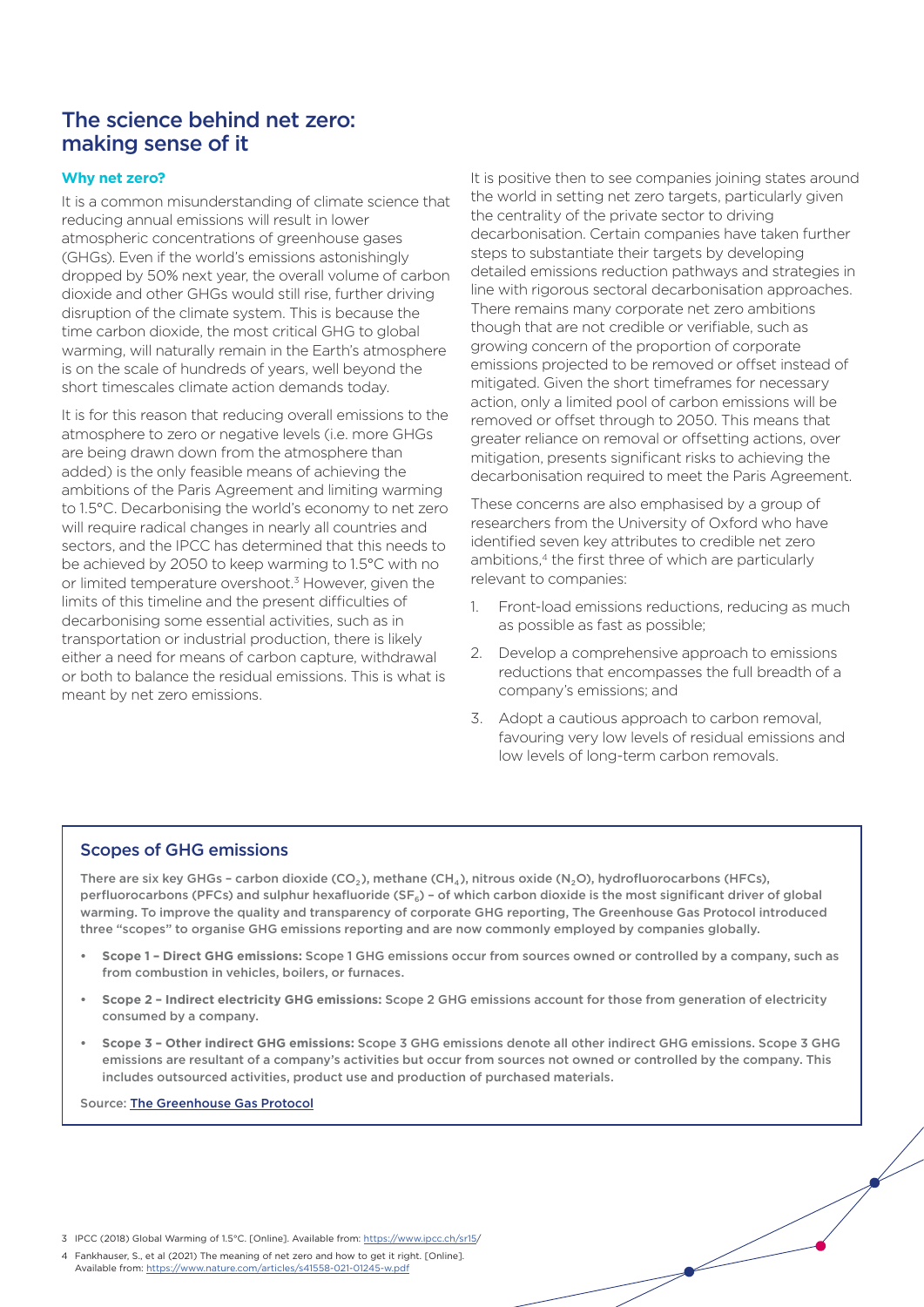### **How to get to net zero**

There are a range of scenarios that take the global economy to net zero by 2050, varying according to factors such as energy use and mix, efficiency improvements, technological developments, and transportation and consumption patterns. For example, the IPCC Special Report on 1.5°C includes 18 such net zero scenarios. Of central importance to these scenarios is the overall level of residual emissions and how these emissions are brought down to achieve net zero by 2050. For example, the International Energy Agency published its net zero emissions scenario in 2021 and projects modest uses of carbon capture, utilisation and storage (CCUS) and carbon direct removal (CDR) technologies in 2050 compared to other scenarios, representing 7.5Gt and 1.9 Gt of carbon dioxide by 2050, respectively.<sup>5</sup>

Within these net zero scenarios, there are specific emissions pathways for different countries and sectors of the world's economy. The distinctions between sectors reflects the varying difficulties in decarbonising the activities and operations and the expected level of residual emissions by 2050. For example, an international professional services company should likely be able to wholly mitigate its emissions over the coming years. In contrast, an electricity production company may require a slower pace of emissions reduction to ensure consistency of generation and allow for investment, development, and construction, and further may be

expected to still produce some GHG emissions in 2050 that require drawdown to achieve net zero. There will after all be limits on the volume of emissions that can be drawn down from the atmosphere to achieve net zero, so these need to be apportioned carefully and credibly to best ensure we limit warming to 1.5°C.

Several *initiatives and methodologies* have been developed to help companies set reliable and verifiable net zero targets and emissions reduction pathways. For instance, the [Science Based Targets Initiative](https://sciencebasedtargets.org/) (SBTi) has built on its sectoral decarbonisation approach and produced a net zero standard to ensure company target setting is in line with climate science. In addition, other organisations, such as the **ACT** Initiative and the Transition [Pathway Initiative](https://transitionpathwayinitiative.org/), are assessing and rating companies' preparedness and progress to the transition to a lowcarbon economy, of which a company's net zero target and strategy is a key component.

For companies, focus should immediately be on emissions reduction instead of carbon removal and offsetting in their net zero efforts. However, a comprehensive understanding of the various proposed means of drawing down a company's residual emissions is essential in developing robust net zero targets and strategies. These key means of carbon drawdown are summarised in the boxes below, with the relevance of each depending on nature of the company.

Carbon offsets will likely be for many companies the most popular means of balancing residual carbon emissions to net zero. Carbon offsets are purchased and represent a certain measure of carbon removal, whether that is from natural or technological means. Companies should be aware of the difference between offsets that represent avoided or reduced emissions and those that represent carbon removed proper from the atmosphere. It is the latter that are appropriate for net zero ambitions, as advocated by **[SBTi](https://sciencebasedtargets.org/net-zero)** and the **[Oxford Principles](https://www.smithschool.ox.ac.uk/publications/reports/Oxford-Offsetting-Principles-2020.pdf)**.

Nature-based solutions represent enhancements of the Earth's various natural systems to be able to absorb more carbon from the atmosphere. This involves restoring, expanding and better managing ecosystems, such as forests or wetlands, that absorb and store carbon from the atmosphere. Companies should be cognisant that nature-based solutions may also be subject to acute and chronic physical climate-related risks like extreme weather events or ecosystem transformation, which may affect their ability to withdraw and store carbon.

Carbon capture, utilisation and storage (CCUS) employs new technologies to absorb emissions from sources of carbon dioxide, such as fossil fuel-burning power generation. Once captured, the carbon dioxide can be transported and reused in other industrial processes or buried in deep geological formations. At present, CCUS technologies have had limited practical success at scale beyond uses to enhance fossil fuel extraction.

Carbon direct removal (CDR) employs similar carbon capture technologies but is focused on removing existing carbon dioxide from the atmosphere rather than abating further emissions. Similarly, once captured, the carbon dioxide would be stored, most likely within geological formations. Like CCUS, CDR is presently only operational on a very small scale and in very particular circumstances due to the large energy demands the technology currently requires.

Bioenergy with carbon capture and storage (BECCS) can be understood as combining elements of nature-based solutions and CCUS. Here, sources of bioenergy like wood, which have absorbed atmospheric carbon dioxide during their growth, are employed to generate power, with the resultant carbon emissions captured with CCUS technologies. Once stored, this would represent net carbon withdrawal from the atmosphere with the additional benefit of energy production. However, like CCUS and CDR, BECCS has limited use at present due to the technological issues and the energy requirements of carbon capture and storage.

5 IEA (2021) Net Zero by 2050: A Roadmap for the Global Energy Sector. [Online]. Available from: [https://iea.blob.core.windows.net/](https://iea.blob.core.windows.net/assets/deebef5d-0c34-4539-9d0c-10b13d840027/NetZeroby2050-ARoadmapfortheGlobalEnergySector_CORR.pdf) [assets/deebef5d-0c34-4539-9d0c-10b13d840027/NetZeroby2050-ARoadmapfortheGlobalEnergySector\\_CORR.pdf](https://iea.blob.core.windows.net/assets/deebef5d-0c34-4539-9d0c-10b13d840027/NetZeroby2050-ARoadmapfortheGlobalEnergySector_CORR.pdf)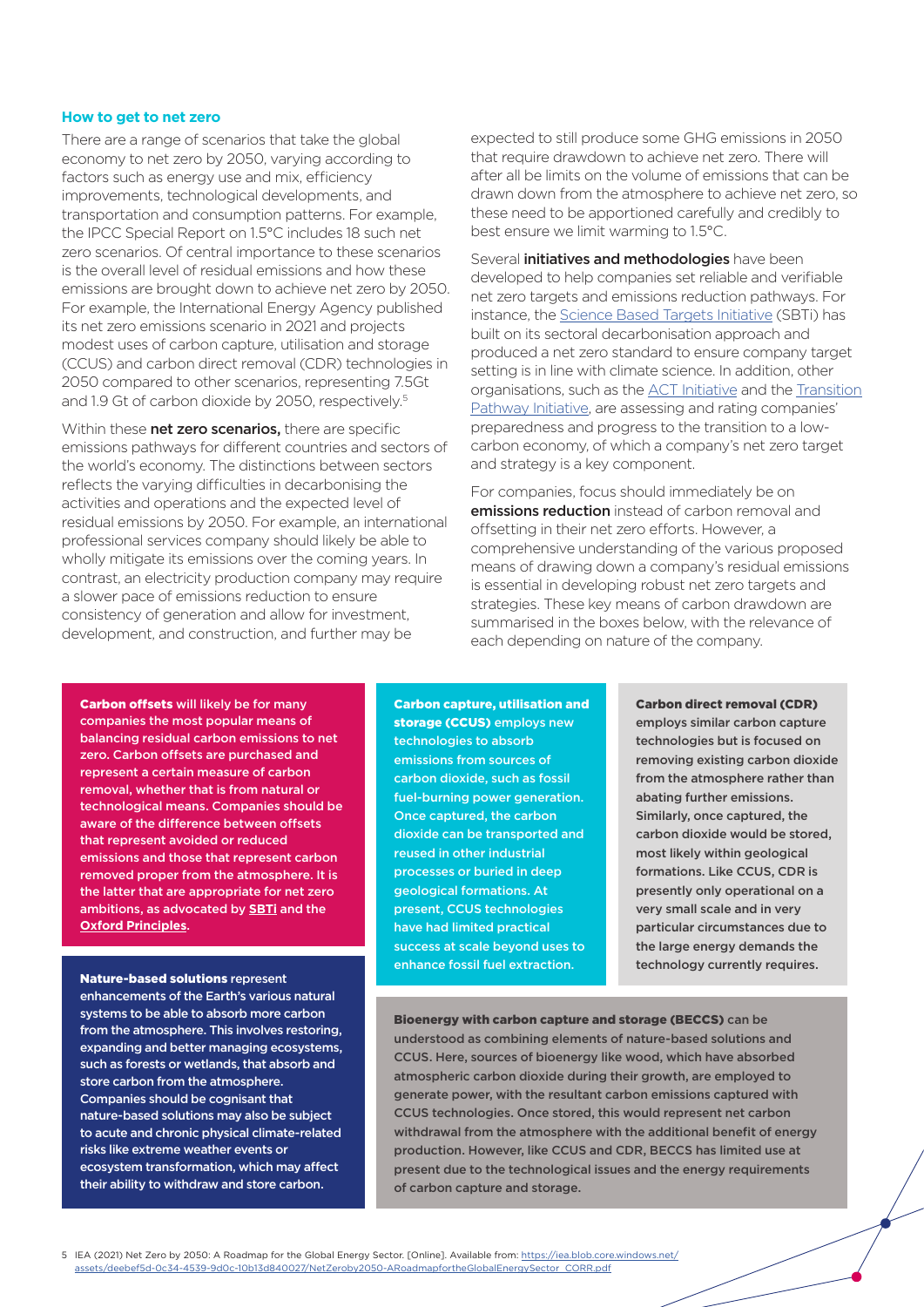# Comprehensive net zero reporting

## **Connecting net zero and TCFD**

Companies must urgently move beyond net zero ambition statements towards providing complete, coherent, and consistent disclosures on their net zero strategies and progress. Information on net zero can be disclosed in a complementary manner to existing climate-related narrative and financial reporting and aligned with the [Task Force on Climate-related Financial](https://www.fsb-tcfd.org/recommendations/)  [Disclosure](https://www.fsb-tcfd.org/recommendations/) (TCFD) recommendations in a company's mainstream financial report.6 As Figure 1 illustrates, both TCFD disclosures and net zero reporting must be connected to information disclosed in companies' financial statements to provide a coherent and connected view on how climate mitigation and adaptation are being factored into finance.

The TCFD recommendations are focused on climaterelated risks and opportunities, and a net zero emissions reduction strategy can be an important means of mitigating these risks as well as best capitalising on climate-related opportunities. For example, by reducing its emissions, a business can lower its exposure to the risk of carbon taxes, whilst also achieving cost reductions through improved energy and resource efficiency. Equally, providing transparent disclosure of progress towards net zero can help to mitigate regulatory and reputational transition risks, and provide clarity and confidence to investors looking to mitigate exposure to climate-related risks.



**Figure 1:** Connected mainstream financial report

Reporting in a comprehensive manner on a company's net zero target and strategies can be a means of effectively developing, structuring and communicating TCFD disclosures and so provide investors with highquality and decision-useful information. For each of the four areas of the recommendations, key reporting areas are highlighted to allow companies to effectively integrate net zero and the TCFD.

#### Governance

- The organisation's overall commitment to net zero;
- The oversight provided by board in establishing the net zero implementation strategy;
- Management-level accountability for delivering the strategy;
- Board- and management-level remuneration and other incentives aligned with net zero targets;
- How leadership are informed about the climate-related and net zero issues; and
- How leadership will monitor ongoing progress towards net zero and related interim milestones, and whether any "red flags" are in place for the strategy.

#### **Strategy**

- How the net zero goal and strategy responds to identified climate-related risks and opportunities;
- The organisation's implementation plan to deliver upon its net zero ambition over the short, medium and long-term, and associated financial information;
- The assumptions, uncertainties and challenges of net zero targets and strategies;
- How the net zero goal will be integrated with strategic and financial planning processes, including identifying forward-looking capital expenditure plans to finance the commitment;
- Ongoing operational and financial progress against actions being implemented to achieve the net zero goal;
- Updates and amendments to net zero target and strategies with explanations and rationale; and
- Testing the robustness of the plan to achieve net zero through scenario analysis, whilst using wider exploratory scenarios to prepare for other possible futures.

6 Mainstream financial reports are the annual reporting packages in which organisations are required to deliver their audited financial results under the corporate, compliance or securities laws of the country in which they operate, sometimes referred to as a general-purpose financial report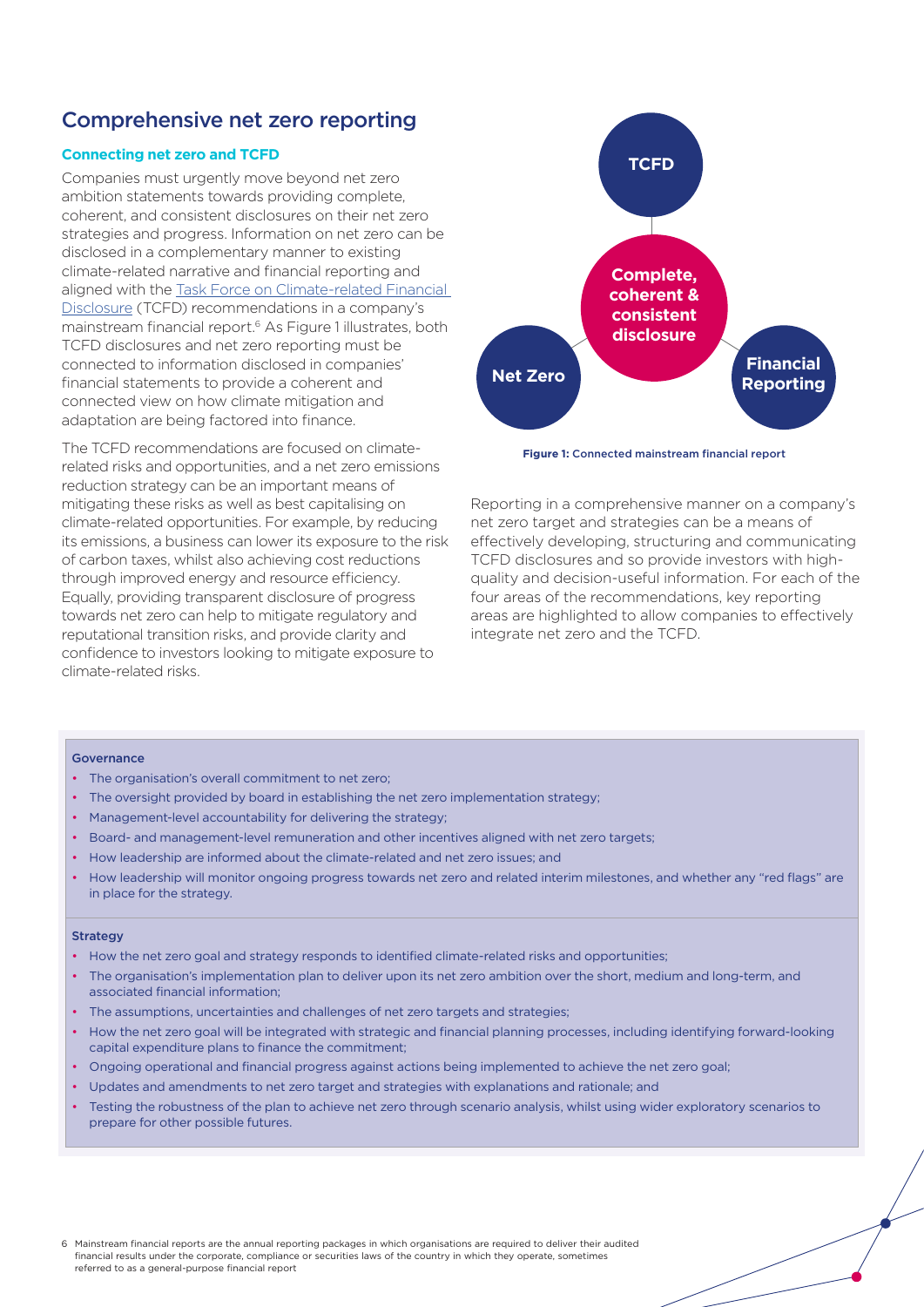#### Risk Management

- How risks and opportunities connected to achieving the net zero commitment are identified, assessed and managed; and
- How the risks associated with net zero are integrated within the organisation's wider risk management processes.

#### Metrics and Targets

- The net zero target year, its baseline year, and the scope of greenhouse gas emissions (i.e., Scope 1, 2 and 3) included within the target:
- The net zero emissions reduction pathway, including the relative contribution of absolute emissions reductions and emissions removals to achievement of the target, as well as the methodologies used to develop the pathway;
- Interim targets to ensure sufficient near-term progress towards the long-term net zero commitment;
- Additional metrics used to monitor progress in implementing the net zero strategy, e.g. proportions of R&D investment, revenues and capital allocations that are aligned to net zero;
- Confirmation that the net zero target and/or interim targets align to a science-based pathway for absolute emissions reductions; and
- Annual progress towards overall and interim net zero targets with historical data and appropriate projections or pathways for comparative analysis.

### *Transition plans and net zero*

The concept of net zero has grown in prominence since the original release of the TCFD recommendations, and recent additions to the TCFD's guidance incorporate guidelines for companies looking to disclose on net zero. The TCFD's [Guidance on Metrics, Targets and Transition](https://assets.bbhub.io/company/sites/60/2021/07/2021-Metrics_Targets_Guidance-1.pdf)  [Plans](https://assets.bbhub.io/company/sites/60/2021/07/2021-Metrics_Targets_Guidance-1.pdf) introduced the concept of transition plans to the TCFD's framing. A transition plan describes an organisation's strategy to minimise risks and increase opportunities as the world transitions to a low carbon economy. The TCFD's disclosure requirements for transition plans address the associated aspects of a company's strategic transformation necessary to achieve net zero and can therefore be readily applied to reporting upon progress towards this target.

The TCFD identifies seven characteristics of effective transition plans that are important for companies when developing and reporting on their net zero targets and strategies:

- 1. Ensure the company's wider business strategy is aligned with the transition plan;
- 2. Anchor the plan in specific quantitative targets, with progress tracked with appropriate metrics and reported on regularly;
- 3. The plan should be subject to effective governance processes, with means of approval, oversight and accountability disclosed;
- 4. Transition plans should provide report users with initiatives that are actionable and specific to each company and its business, risks and opportunities;
- 5. The transition plan should provide report users with sufficient information to enable them to assess its credibility, including significant limitations and uncertainties;
- 6. Transition plans should be regularly reviewed and updated, with this process reported on; and
- 7. Companies should report annually their plans, any significant updates, and progress made.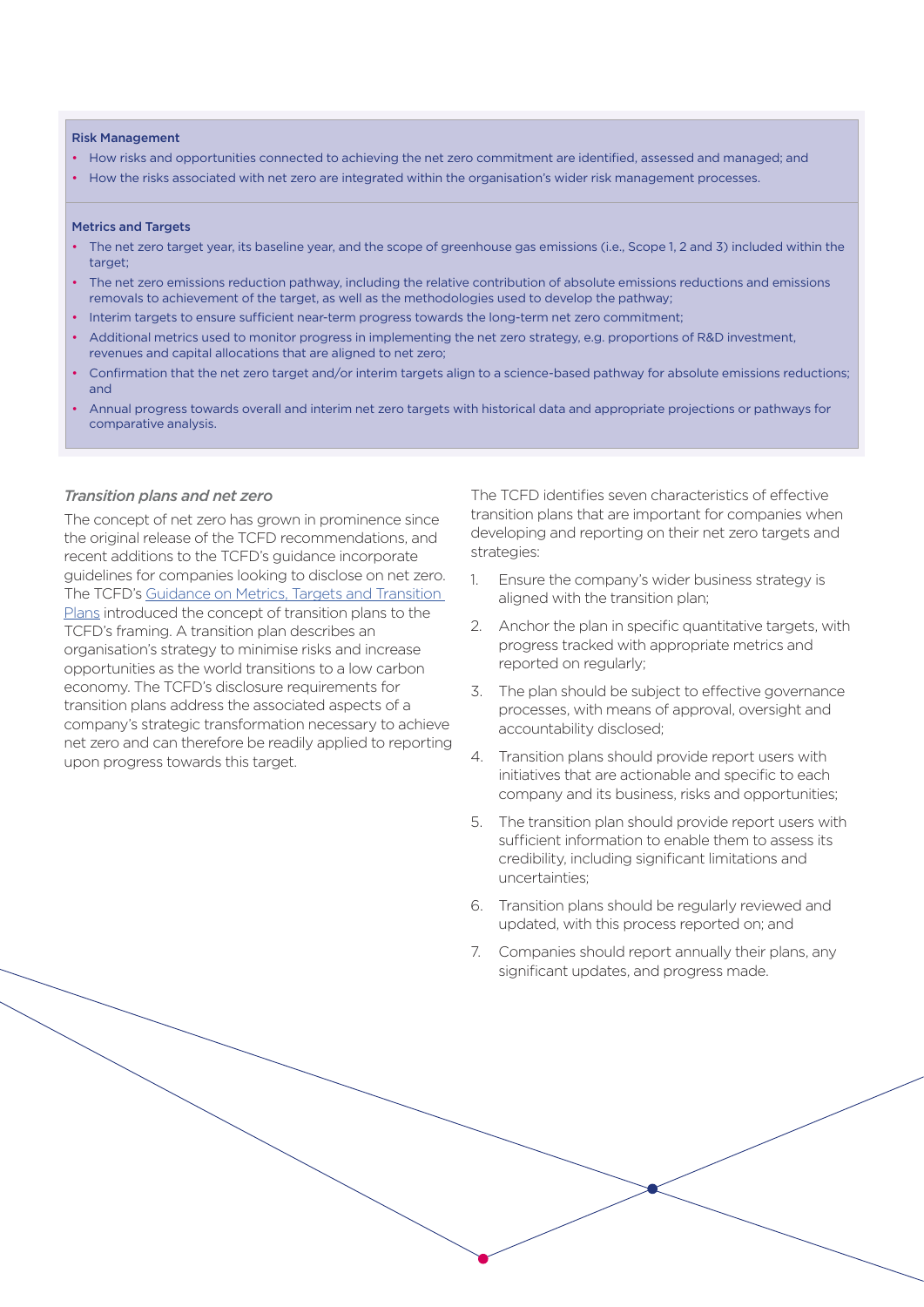## *Net zero and scenario analysis*

There is an important distinction between developing a net zero strategy (aligned to limiting global temperature rise to 1.5˚C) and assessing the implications of potential alternative climate scenarios to consider your strategic resilience to a range of plausible alternative outcomes, as suggested by the TCFD in its strategy recommendation.

A net zero strategy sets out an organisation's emissions reduction pathway and associated plans to mitigate its own climate-related impacts. To be most useful, this should include information on interim operational and financial targets, qualitative and quantitative information to detail and substantiate the net zero plans, the assumptions or uncertainties of the strategy, and the progress towards these plans and targets. Scenario analysis refers to a method for assessing the range of risks and opportunities that varying potential climate futures may pose to your business and strategies. Importantly, scenario analysis can be used to develop forward-looking plans that are more flexible and robust to the uncertainties of climate change. Scenario analysis is equally relevant to assessing those climate pathways that are desirable, like meeting the ambitions of the Paris Agreement and limiting warming to 1.5˚C, and those alternatives that are not, such as technological or cooperation failure and much higher levels of warming.

Whilst net zero is therefore an important consideration and basis in developing appropriate climate mitigation strategies, a sole focus on this singular outcome would not necessarily enable an organisation to adequately prepare for the uncertainties that the physical and transitional impacts of climate change may bring. It is therefore important to be clear when building a net zero strategy that both developing a plan to align your emissions to this trajectory and conducting scenario analysis to assess your resilience to a range of scenarios are of equal importance.

Whilst distinct, these exercises of scenario analysis and developing net zero strategies are best conducted in an interconnected manner. As has been shown, there is no single pathway towards 1.5˚C but many, with each varying according to mitigation and physical factors like political ambition and coordination and the changing climate system itself. Assessing a range of different 1.5˚C scenarios as net zero targets and strategies are developed will better allow companies to prepare around the inherent uncertainties of climate change and mitigation. For instance, it might be beneficial for companies seeking to employ methods of carbon withdrawal for residual emissions to stress test the different means of doing so. As an example, how might a company's net zero strategy be affected if it transpires that carbon capture technologies fail to become economically feasible at scale in the coming decades?

Scenario analysis should be conducted iteratively to build sophistication and enhance its usefulness, providing companies with better understanding on how continuing developments in regulation, markets, consumers, technology and climate science may impact its business and net zero strategy. Going forward, companies should seek to regularly conduct and report on the findings of climate scenario analysis, presenting this in the mainstream annual report alongside how they will develop their net zero strategies to ensure success and manage the identified risks and opportunities.

## **Financial statements and net zero**

As well as providing narrative disclosure on net zero in the "front half" of the mainstream financial report, it is vital that organisations commence reporting on net zero in their "back half" financial statements, to give a complete, coherent and consistent story of its commitment to net zero. This can help evidence that they are "putting their money where their mouth is" to finance their net zero commitments, demonstrating to their investors that they are acting in the near-term to deliver upon their ambition statements. To achieve this, it is critical that net zero commitments are embedded with financial processes, including strategic planning and budgeting. A key emphasis of the TCFD recommendations is also driving greater connectedness between climate and financial information in mainstream financial reports.

Whilst financial statements are generally backward looking, providing clear accounting for net zero, using existing financial reporting standards such as the International Financial Reporting Standards (IFRS), helps demonstrate how business activities in the financial reporting year have contributed towards delivery of the long-term commitments. This can serve to complement the more forward-looking narrative disclosure included elsewhere within the mainstream financial report, providing a connected view of both the current status of strategy implementation and future net zero plans. To prove a complete, coherent and consistent story to investors, however, assumptions and estimates used within the financial statements must be consistent with narrative reporting disclosures to demonstrate that companies are truly embedding net zero strategies, as well as to provide transparency on the financial implications of those strategies. This is an area of increasing focus by investors and an area where improvement by companies is needed.<sup>7</sup> It is also vital that forward-looking capital allocation plans disclosed within the net zero transition plan remain aligned to the information provided within the financial statements.

7 Carbon Tracker Initiative (2021) Flying blind: The glaring absence of climate risks in financial reporting. [Online]. Available from:<https://carbontracker.org/flying-blind-pr/>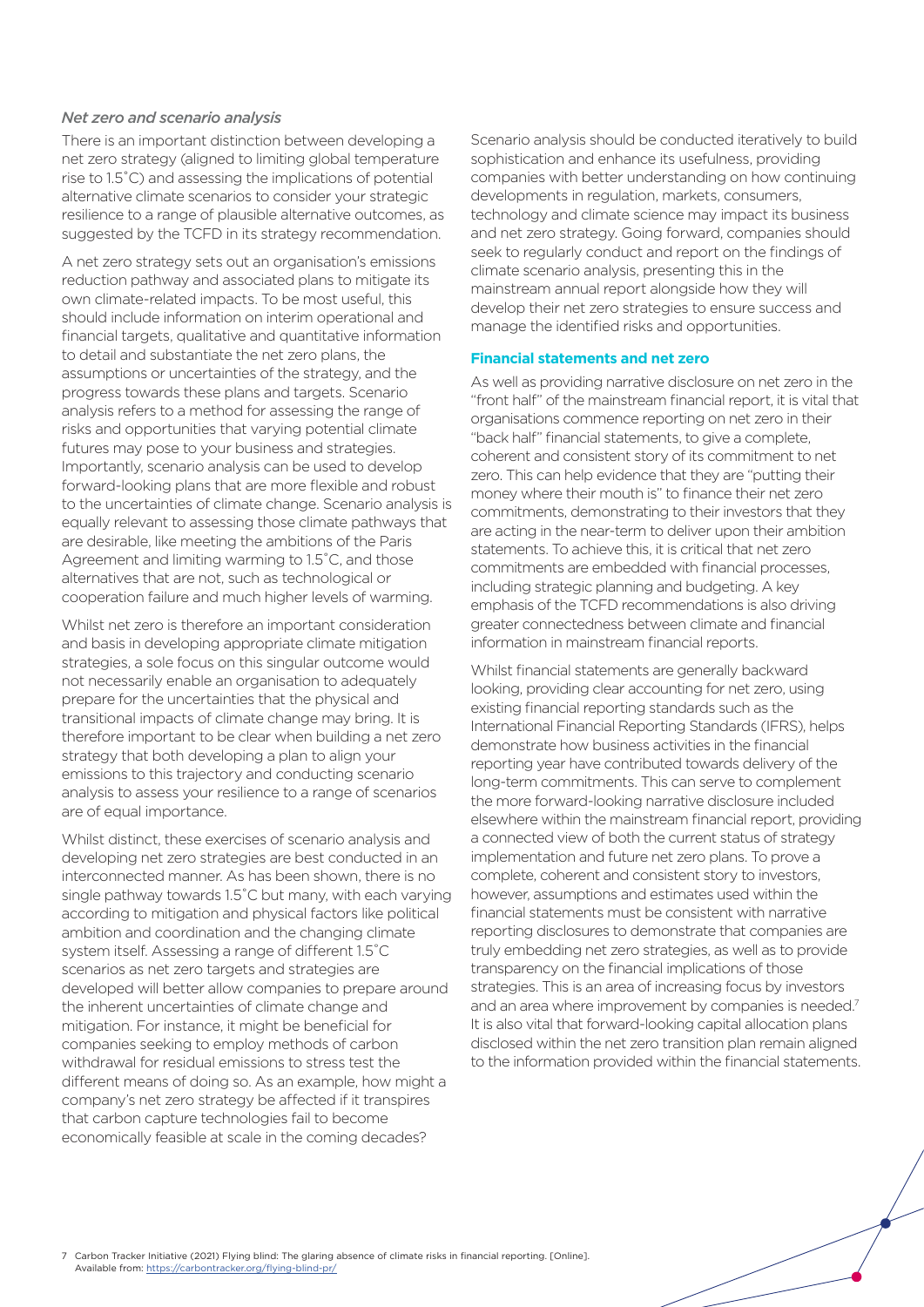

**To support the inclusion of climate-related information into financial accounts, CDSB published its Accounting for Climate guidance in 2020.8** The guidance identifies how material information on climate-related financial risks can, and should, be integrated within financial statements, under existing IFRS

Standards. The guidance clearly identifies the relevant aspects of IFRS Standards that already support the provision of climate-related financial disclosure. These provisions could also be used to specifically account for net zero within the financial statements.

The table below provides an illustration of how net-zero commitments may impact the financial statements in relation to a selection of accounting standards, and how such commitments may need to be considered and reflected in financial reporting.

CDSB has also published supplementary papers to its original 2020 Accounting for Climate paper, which provide further guidance for preparers on how material climate-related matters should be accounted for and reflected in financial reporting, in the context of additional IFRS accounting standards.9

| IAS <sub>1</sub><br>Presentation<br>of Financial<br><b>Statements</b> | Where an organisation has made a net zero commitment, its key assumptions and judgements used in producing the<br>financial statements should be in line with this commitment. The assumptions and judgements should be disclosed, and<br>users may also benefit from a sensitivity analysis of key assumptions used, especially where there is significant uncertainty.<br>IAS1 also provides for the disaggregation of line items within the financial statements, when such presentation is relevant to<br>an understanding of the entity's financial position. Therefore, to provide investors with connected information which<br>reflects its net zero commitment, disaggregation of line items pertaining to delivery of the net zero commitment (such as<br>"low carbon" vs "business as usual" revenues) could be specifically provided within financial statements. |
|-----------------------------------------------------------------------|-------------------------------------------------------------------------------------------------------------------------------------------------------------------------------------------------------------------------------------------------------------------------------------------------------------------------------------------------------------------------------------------------------------------------------------------------------------------------------------------------------------------------------------------------------------------------------------------------------------------------------------------------------------------------------------------------------------------------------------------------------------------------------------------------------------------------------------------------------------------------------|
| <b>IAS 37</b><br>Provisions,<br>Contingent<br>Liabilities<br>and      | Net zero commitments by companies will not necessarily result in the creation of a provision, as only those obligations<br>arising from past events existing independently of an entity's future actions are recognised as provisions. Where<br>commitments are made, it is still in the power of the organisation to alter this at a future date. However, users may still<br>benefit from disclosure in the notes as to the financial implications of the net zero commitment, such as costs to offset<br>carbon at the future date when the commitment comes into action.                                                                                                                                                                                                                                                                                                  |
| Contingent<br>Assets                                                  | However, provisions may need to be recognised for a contract assessed as onerous due to the cost of the contract<br>increasing following a net zero commitment. For example, if a manufacturer commits to phasing out its carbon<br>intensive production processes, yet still has to fulfil a non-cancellable contract for an existing product and the costs to<br>fulfil the contract using a less carbon intensive process are in excess of the economic benefits of the contract, the<br>company would need to book a provision at the point in time it will become onerous.<br>Net zero commitments may also require adjustment of existing provisions. For example, an adjustment of provisions<br>relating to legal obligations to retire carbon intensive assets, where the underlying asset has undergone a write-down                                                |
|                                                                       | or reduction in its useful life following the introduction of a net zero commitment.                                                                                                                                                                                                                                                                                                                                                                                                                                                                                                                                                                                                                                                                                                                                                                                          |
| <b>IAS 36</b><br>Impairment<br>of Assets                              | Net zero commitments will likely be considered an indicator of impairment. Such commitments may potentially<br>reduce the recoverable amounts of carbon intensive assets, such as existing cement production plants, and would<br>require an impairment of the asset in question.                                                                                                                                                                                                                                                                                                                                                                                                                                                                                                                                                                                             |
| <b>IAS 16</b><br>Property,<br><b>Plant and</b><br>Equipment           | Net zero commitments may reduce the useful lives of existing assets as organisations move into new low carbon<br>activities. For example, if an airline group has pledged to reduce its emissions, the useful life of its existing airplane<br>assets may need to be reduced if they are to be phased out earlier than originally intended. The depreciation charge<br>would increase as a result (assuming the residual value does not change or falls) and this reduction in useful life would<br>also be an indicator of impairment.                                                                                                                                                                                                                                                                                                                                       |

8 CDSB (2020) Accounting for climate: Integrating climate-related matters into financial reporting. [Online]. Available from:<https://www.cdsb.net/climateaccounting>

9 CDSB (2021) Accounting for climate: Supplementary Paper 1 & Supplementary Paper 2. [Online]. Available from:<https://www.cdsb.net/climateaccounting>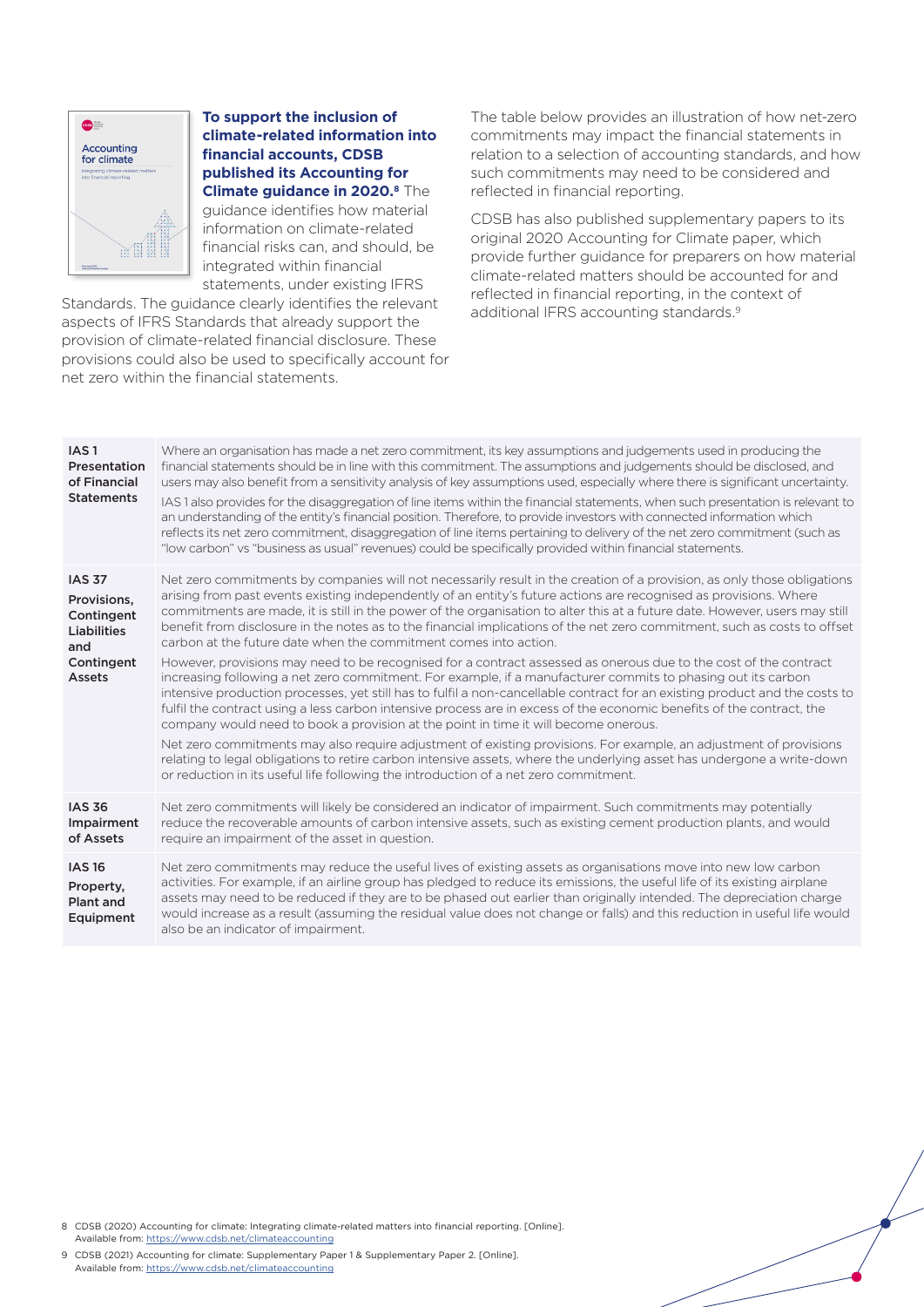